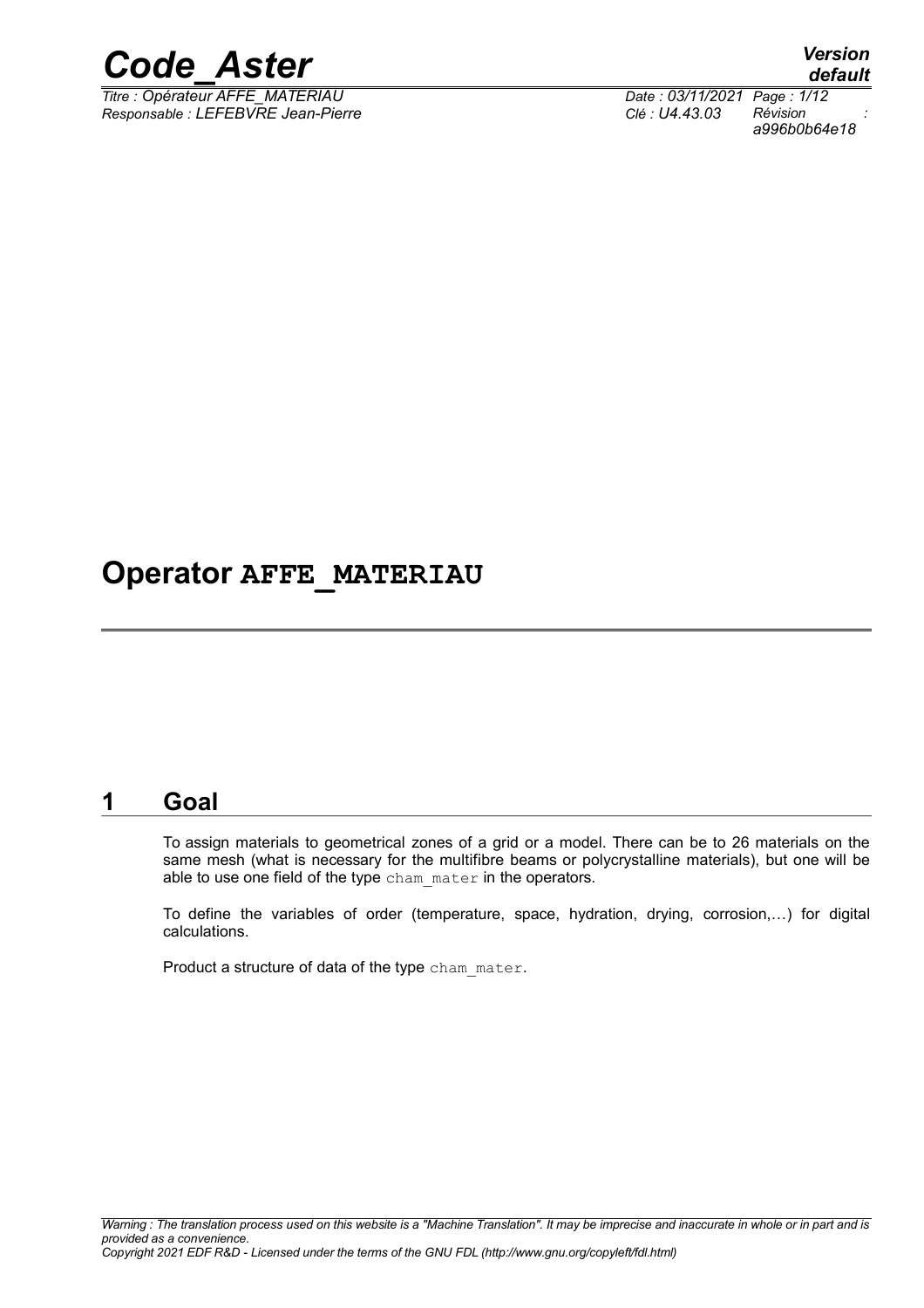*Titre : Opérateur AFFE\_MATERIAU Date : 03/11/2021 Page : 2/12 Responsable : LEFEBVRE Jean-Pierre Clé : U4.43.03 Révision :*

*a996b0b64e18*

## **2 Syntax**

chm [cham\_mater] = AFFE\_MATERIAU  $($   $\bullet$  | GRID = my ,  $/$  [grid] [skeleton]  $|$  MODEL = Mo ,  $[$  model] # assignment of the name of material :  $\blacklozenge$  AFFE = (F)  $\bullet$  / ALL = 'YES' , / GROUP MA = lgma , [l gr maille]  $M {\tt MATER}$  = / chechmate , [to subdue] / 1 mat, [1 mater] ),), # assignment of the variables of orders:  $\blacklozenge$  AFFE VARC = (F)  $\hat{\lozenge}$  / ALL = 'YES' , [DEFECT] / GROUP MA = lgma, [l gr maille] NOM VARC =  $/$  'TEMP',  $/$  'GEOM', / 'CORR', / 'EPSA',  $/$  'HYDR', / 'IRRA', / 'M\_ACIER',  $/$  'M\_ZIRC',  $\frac{1}{\sqrt{2}}$  'NEUT1', / 'NEUT2', / 'NEUT3',  $/$  'PTOT', / 'DIVU', / 'SECH', ◊ CHAM\_GD = chvarc [field] ◊ EVOL = evovarc [evol\_sdaster]<br>
◊ NOM\_CHAM = nosymb, [TXM]<br>
△ FONG THE ◊ NOM\_CHAM = nosymb, [TXM]  $\Diamond$  FONC INST = finst, ◊ PROL\_DROITE =/'EXCLUDED', [DEFECT] / 'CONSTANT',  $/$  'LINEAR', ◊ PROL\_GAUCHE =/'EXCLUDED', [DEFECT] / 'CONSTANT', / 'LINEAR', # If NOM\_VARC = 'TEMP' (or 'SECH'):  $\bullet$  VALE REF = vref, [R] # "hidden" keywords:  $VARC_TEMP = F (\ldots),$  $VARC_GEOM = F (\ldots),$ VARC HYDR =  $F$   $(\ldots),$  $VARC$  SECH =  $F$  (...),

*Warning : The translation process used on this website is a "Machine Translation". It may be imprecise and inaccurate in whole or in part and is provided as a convenience. Copyright 2021 EDF R&D - Licensed under the terms of the GNU FDL (http://www.gnu.org/copyleft/fdl.html)*

…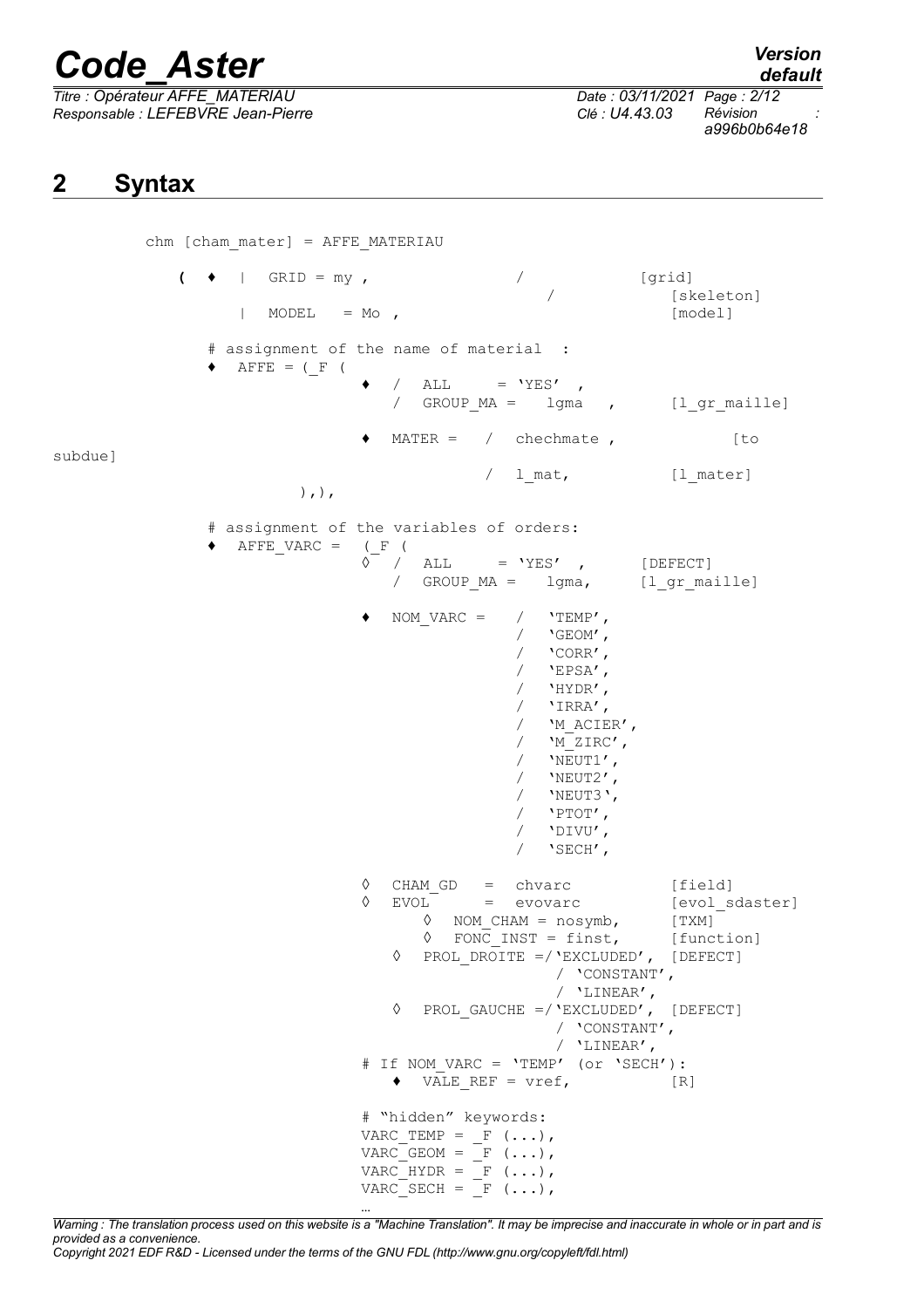*Titre : Opérateur AFFE\_MATERIAU Date : 03/11/2021 Page : 3/12 Responsable : LEFEBVRE Jean-Pierre Clé : U4.43.03 Révision :*

*a996b0b64e18*

),),

| #<br>♦ | assignment of the "behavior" of the multifibre beams :<br>AFFE COMPOR = | ٠ | $(F - F)$<br>/ ALL | $=$ 'YES', |               | [DEFECT]<br>GROUP MA = lgma , [l gr maille] |
|--------|-------------------------------------------------------------------------|---|--------------------|------------|---------------|---------------------------------------------|
|        | $), \,$                                                                 |   | $COMPOR =$         | compor,    |               | [compor]                                    |
| ♦      | INFORMATION =                                                           |   |                    | -2         | $\mathcal{L}$ | [DEFECT]                                    |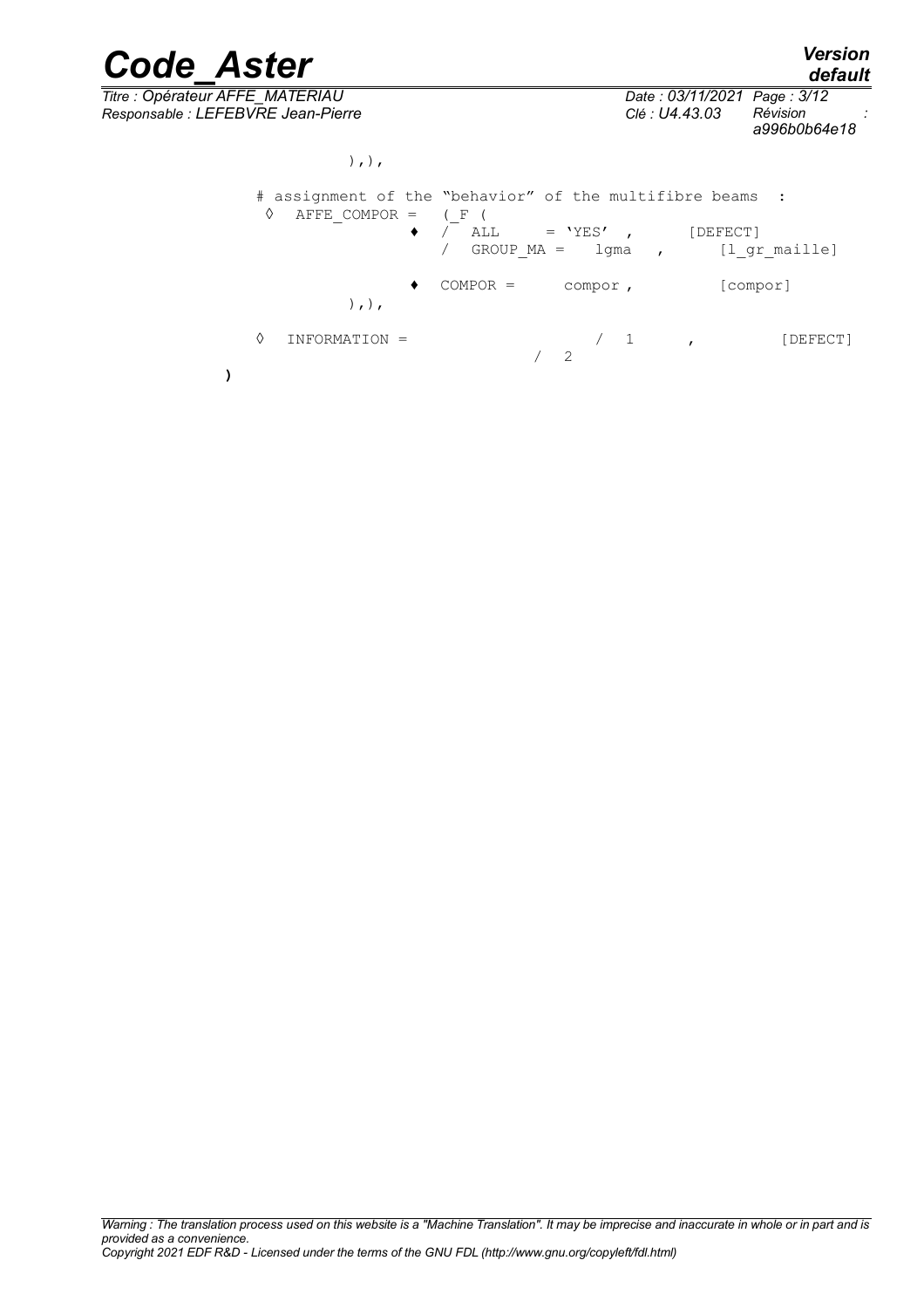*Titre : Opérateur AFFE\_MATERIAU Date : 03/11/2021 Page : 4/12 Responsable : LEFEBVRE Jean-Pierre Clé : U4.43.03 Révision :*

*a996b0b64e18*

*default*

## **3 General information**

This order is used to affect the material characteristics on the finite elements of the model (even if in fact the meshs of the grid are really affected). These material characteristics are defined in the materials which one affects on the meshs (keyword MATER). Each material contains a certain number of parameters (Young modulus, density,…). These parameters can be related to certain variables. We will call these variables of the "variables of order".

Currently, the variables of order used are:

- the temperature,
- space,
- the hydration,
- drying,
- metallurgical phases,
- irradiation,
- corrosion,
- …

All these variables of order must be affected with the order AFFE\_MATERIAU (keyword AFFE\_VARC).

In the case of model for multifibre beams, it is also necessary to affect in this order the "behaviors" defined with the order DEFI\_COMPOR/MULTI\_FIBRE [U4.43.06].

## **4 Operands**

#### **4.1 GRID**

 $GRID = my$ ,

Name of the grid (or the skeleton) which one wants to affect by material characteristics.

**Note:**

• *The operation of assignment is the same one for the meshs of a skeleton as for the meshs of a grid. In the continuation of the document, one will always say grid to simplify.*

• *When one affects materials on the meshs of a skeleton, it is that one wants to calculate constraints (for example) on the meshs of postprocessing (coarser).*

#### **4.2 MODEL**

 $MODEL = MO,$ 

•

Name of the model.

If this argument is used, it is checked that the meshs affected in the order are part of the model well.

#### **4.3 Keyword factor AFFE**

The keyword factor AFFE allows to affect various materials on "pieces" of the grid.

#### **4.3.1 Notice concerning calculations of breaking process**

In general, the material characteristics must be known on the finite elements modelling the "matter": "voluminal" elements (or of structure). Finite elements of "skin" are there to apply boundary conditions and do not have to know the material properties of the subjacent matter. An exception exists for the calculation of the option CALC\_K\_G operators CALC\_G\_XXXX. For these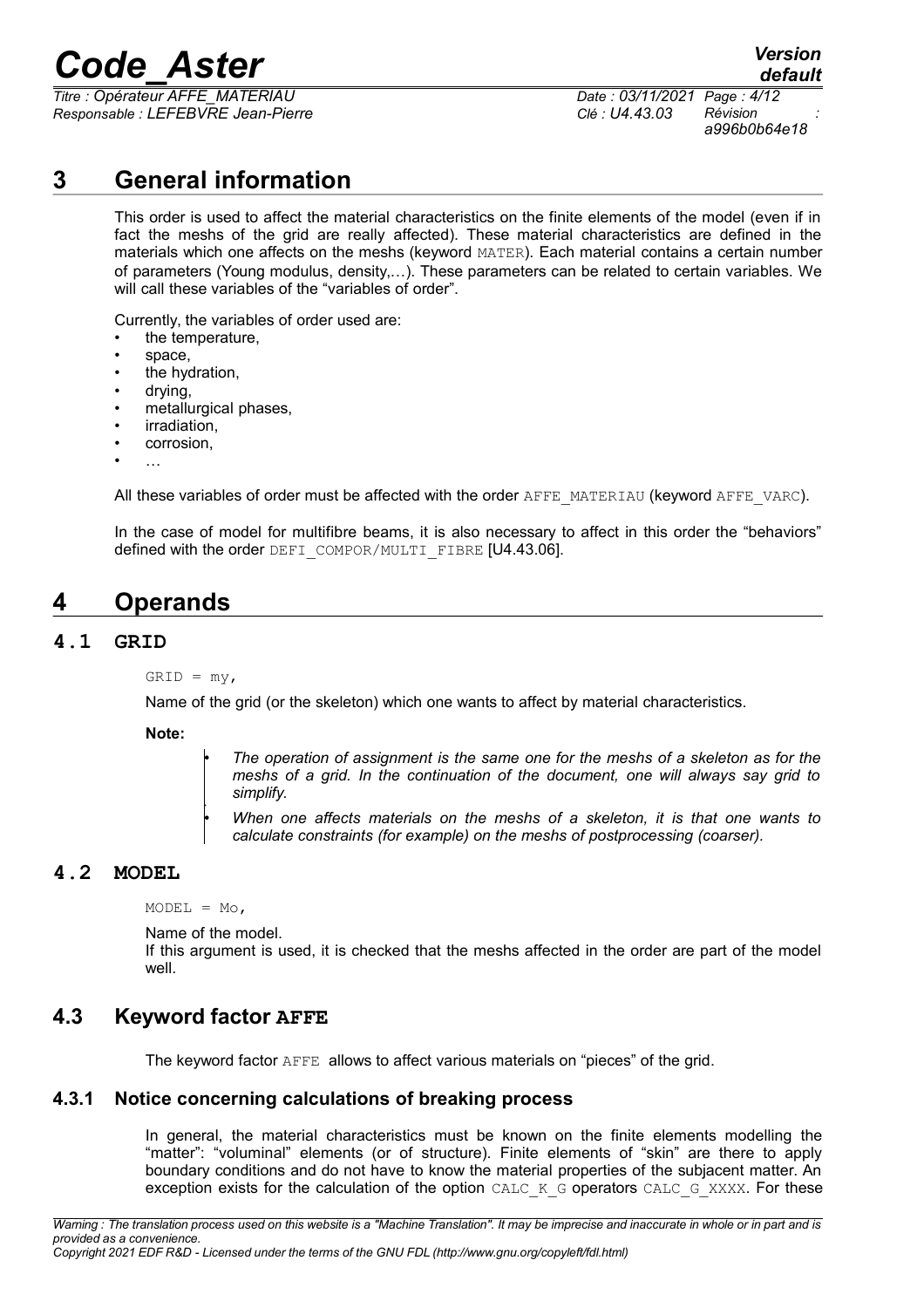*Titre : Opérateur AFFE\_MATERIAU Date : 03/11/2021 Page : 5/12 Responsable : LEFEBVRE Jean-Pierre Clé : U4.43.03 Révision :*

*default a996b0b64e18*

calculations, the finite elements modelling the lips of the crack must be affected by same material as the "voluminal" elements subjacent.

#### **4.3.2 Operands TOUT=' OUI', GROUP\_MA**

The keyword ALL and GROUP MA allow to indicate the whole of the meshs which will be affected.

If a mesh appears in several occurrences of the keyword factor AFFE, the rule of overload is observed: it is the last assignment which precedes [U2.01.08].

#### **4.3.3 Operand MATER**

 $MATER = chechnate,$ 

Name of the material which one wants to affect.

In the case general, each mesh is affected only by one material. Sometimes, it is necessary to indicate a material list when the nonlinear mechanical behavior is obtained by the order DEFI COMPOR [U4.43.06]. In this last case, the number of materials of the list ESt limited to 26.

**Caution:** if one can have several materials by mesh, one will be able to use one field of the type cham mater in the operators.

### **4.4 Keyword AFFE\_VARC**

This keyword factor makes it possible to affect fields of **variables of order** on the meshs of the grid. This keyword can be repeated. It is necessary to use several occurrences of  $A$ FFE\_VARC to be able to affect several different variables of order. But one can also use several occurrences for only one variable. For example, on a mixed model (3D + beams), one can affect like temperature:

- 1 evol ther calculated on the elements 3D
- 1 field of temperature (constant in time) on the elements of beam.

A variable of order is a scalar (real) which can influence the material behavior via the parameters which are functions (for example a parameter of DEFI\_MATERIAU/ELAS\_FO). A variable of order is a known field **front** calculation. This field can be variable in time. In rare cases, the variables of orders can be used like variables of a function defining a loading (ex: $AFFE$  CHAR THER  $F/SOURCE$ ).

The variables of order were introduced above all for mechanical calculations. The variable of the most usual order for mechanical calculations is the temperature.

For thermal calculations, it is possible to use one (or several) variable of order, but that relates to only some very rare parameters:

| SECH NAPPE    | / FUNCTION |                       |
|---------------|------------|-----------------------|
| THER FO       | / LAMBDA   |                       |
| THER FO       | / RHO CP   |                       |
| THER COOUE FO |            | / COND LMM, COND TMM, |

Always for thermal calculations of the variables of orders can be used among the variables of the functions given to the following order:

AFFE CHAR THER F/SOURCE

### **4.4.1 Operand NOM\_VARC**

NOM VARC = nomvarc,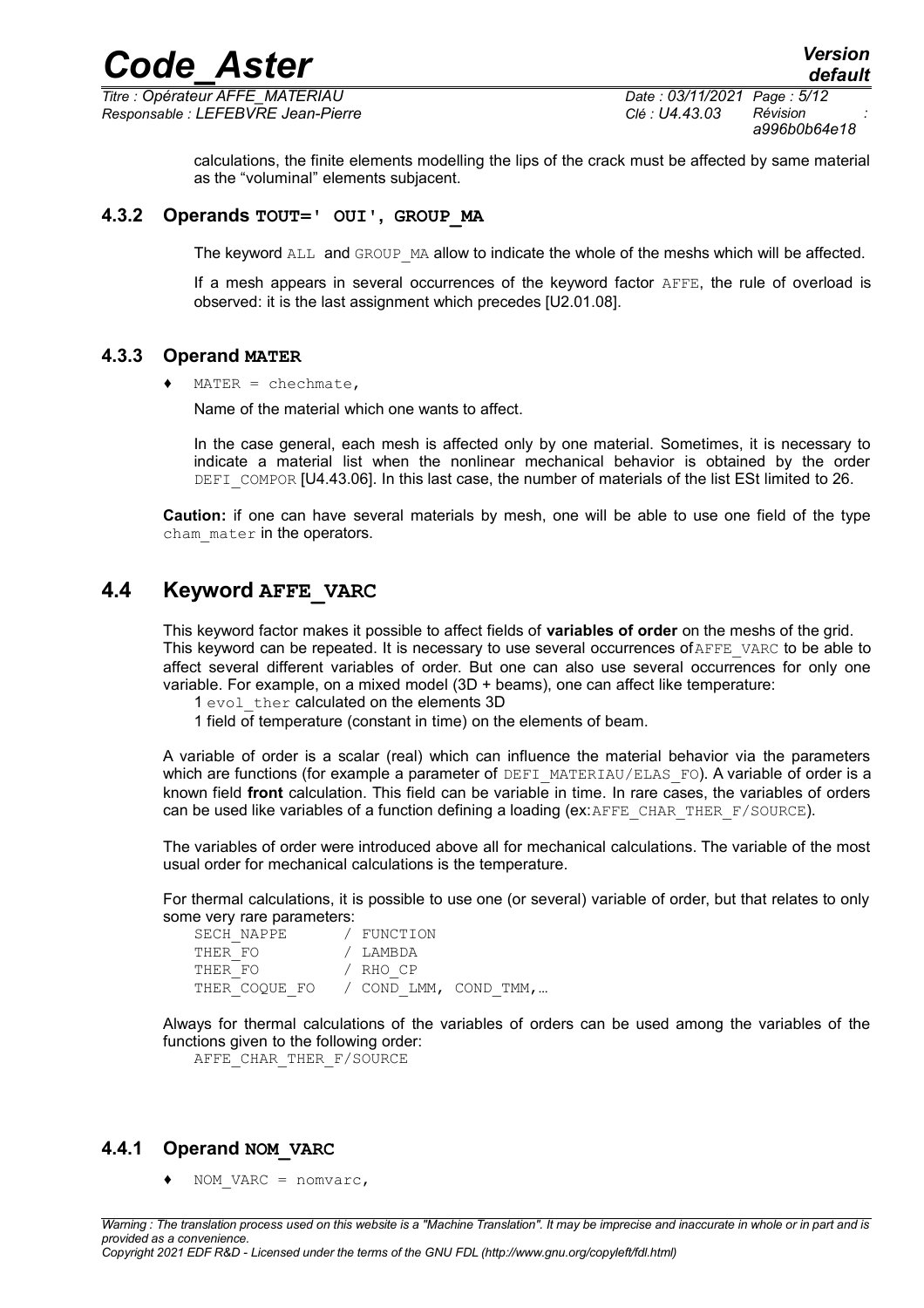*default*

*Titre : Opérateur AFFE\_MATERIAU Date : 03/11/2021 Page : 6/12 Responsable : LEFEBVRE Jean-Pierre Clé : U4.43.03 Révision :*

*a996b0b64e18*

Name of the variable of order which one wants to affect (TEMP, GEOM, IRRA, CORR, HYDR, SECH,…).

Significance and role of the various variables:

| TEMP        | temperature                                                                 |
|-------------|-----------------------------------------------------------------------------|
| <b>GEOM</b> | directions of space                                                         |
| CORR        | corrosion of steels                                                         |
| <b>EPSA</b> | unelastic deformation                                                       |
| <b>HYDR</b> | hydration of the concrete                                                   |
| IRRA        | Irradiation                                                                 |
| M ACIER     | metallurgical phases of steel                                               |
| M ZIRC      | metallurgical phases of the zircaloy                                        |
| NEUT1       | "neutral" variable 1: the material coefficients of materials according to a |
|             | parameter "user allows to vary" (see example 3 below)                       |
| NEUT2       | "neutral" variable 2 (like NEUT1)                                           |
| NEUT3       | "neutral" variable 3 (like NEUT1)                                           |
| SECH        | drying of the concrete                                                      |
| PTOT        | Total pressure of fluid in THM (chained resolution)                         |
| <b>DIVU</b> | Voluminal deformation in THM (chained resolution)                           |

Certain variables of order are scalars. Others are "vectors" including several scalar components. One gives in the table below the name of the components of the variables of orders

| TEMP        | TEMP, TEMP MIL, TEMP SUP, TEMP INF               |
|-------------|--------------------------------------------------|
| GEOM        | X, Y, Z                                          |
| CORR        | CORR                                             |
| EPSA        | EPSAXX, EPSAYY, EPSAZZ, EPSAXY, EPSAXZ, EPSAYZ   |
| <b>HYDR</b> | <b>HYDR</b>                                      |
| IRRA        | IRRA                                             |
| M ACIER     | FERRITE, PEARLITE, PBAINITE, PMARTENS, PAUSTENI, |
|             | PCOLDSUM, TAUSTE, TRANSF, TACIER                 |
| M ZIRC      | ALPHPUR, ALPHBETA, BETA, TZIRC, TIME             |
| NEUT1       | NEUT1                                            |
| NEUT2       | NEUT2                                            |
| NEUT3       | NEUT3                                            |
| SECH        | SECH                                             |
| PTOT        | PTOT                                             |
| DIVU        | DIVU                                             |

The variable of order IRRA corresponds to a fluence, i.e. the intégale in the time of a neutron flux. It is used by several laws of behavior, in specific units:

- it must be expressed in DPA (displacement per atom) for the law  $IRRAD3M$  (cf  $[R5.03.23]$ );
- $\bullet$  it must be expressed in  $10^{20}$   $n/cm^2$  for the laws  $\text{\tiny VISC\_IRRA\_LOG}$ ,  $\text{\tiny GRAN\_IRRA\_LOG}$ , LEMAITRE IRRA (cf [R5.03.09]).

#### **4.4.2 Operands TOUT=' OUI', GROUP\_MA**

These keywords make it possible to indicate the meshs of the zone to be affected.

#### **4.4.3 Operand CHAM\_GD**

This keyword makes it possible to associate with the variable of order nomvarc the field chvarc. This field is a field of realities (not functions). It is thus independent of time and will be used throughout transitory calculations.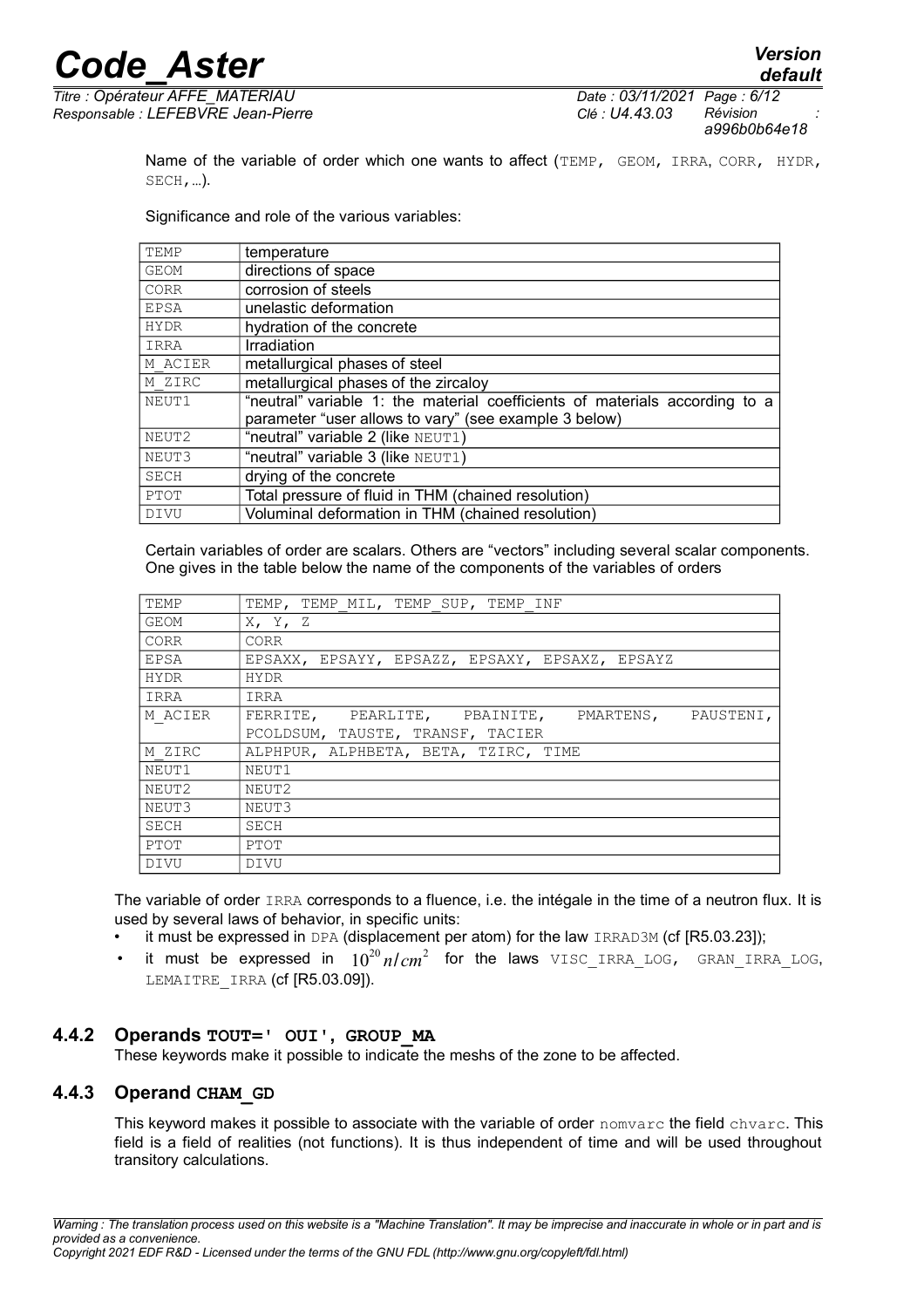*Titre : Opérateur AFFE\_MATERIAU Date : 03/11/2021 Page : 7/12 Responsable : LEFEBVRE Jean-Pierre Clé : U4.43.03 Révision :*

*a996b0b64e18*

If the values of the variable of order are dependent on time, the keyword should be used  $EVOL$  (see below). Cham\_elem\_ELGA are authorized only if they result from the operator PROJ\_CHAMP/ METHOD  $=$  'SOUS POINT', to assign the values to the under-points of Gauss of the elements under-points.

#### **4.4.4 Operands EVOL, NOM\_CHAM, FONC\_INST, PROL\_DROITE, PROL\_GAUCHE**

These keywords make it possible to associate with the variable of order nomvarc the transient evovarc. The keyword NOM CHAM allows to indicate the reference symbol of the fields of SD résultat to use. By default, the code chooses:

| NOM VARC    | <i>NOM CHAM</i> |
|-------------|-----------------|
| TEMP        | 'TEMP'          |
| GEOM        | 'GEOM'          |
| CORR        | 'CORR'          |
| EPSA        | 'EPSA ELNO'     |
| <b>HYDR</b> | 'HYDR ELNO'     |
| IRRA        | 'IRRA'          |
| M ACIER     | 'META ELNO'     |
| M ZIRC      | 'META ELNO'     |
| NEUT1       | 'NEUT'          |
| NEUT2       | 'NEUT'          |
| NEUT3       | 'NEUT'          |
| SECH        | 'TEMP'          |
| PTOT        | 'DEPL'          |
| DIVU        | 'EPSI'          |

The fields are real fields (neither complexes, nor functions).

Cham elem ELGA are authorized only if they result from the operator PROJ CHAMP/ METHOD  $=$ 'SOUS\_POINT', to assign the values to the under-points of Gauss of the elements under-points.

The keyword FONC INST = finst allows to define a function (time) which is used as correspondence between the "time" of the evolution evovarc ( $t$  evo) and the "time" of later calculation ( $t_{calc}$ ). The function can be a simple "translation" (to take account owing to the fact that the beginning of the moments of mechanical calculation is different from the moment of the beginning of thermal calculation, but one can make more complicated, for example to impose a mechanical loading (thermal dilation) "cyclic" by calculating one cycle of temperature. One will be able to consult the case test zzzz223a to illustrate the use of this keyword.

Caution: The function finst is that which transforms  $t$  calc in  $t$  evo :  $t$  evo = finst (t\_calc)

Keywords PROL GAUCHE and PROL DROITE allow to specify if one can use the transient evovarc before the moment "min" of the transient (PROL GAUCHE) and/or after the moment "max" of the transient (PROL\_DROITE).

The value 'EXCLUDED' an error will cause if one seeks to use the transient apart from his field.

The value 'CONSTANT' prolong the transient by the values at the moment "min" (or "max").

The value 'LINEAR' prolong the transient linearly with to leave the 2 first (or the last) points of the transient.

#### **4.4.5 Operand VALE\_REF**

This keyword makes it possible to define a value of "reference" for the variable of order nomvarc when this one needs a value of reference.

Currently, only two variables of order require a value of reference: 'TEMP' and 'SECH'. For these two variables, the keyword VALE\_REF is obligatory. For the other variables, this keyword is prohibited. For variable of order 'TEMP' in the case as of hulls, the temperature of reference is supposed to be the same one for the 3 components. This is why it is returned only once.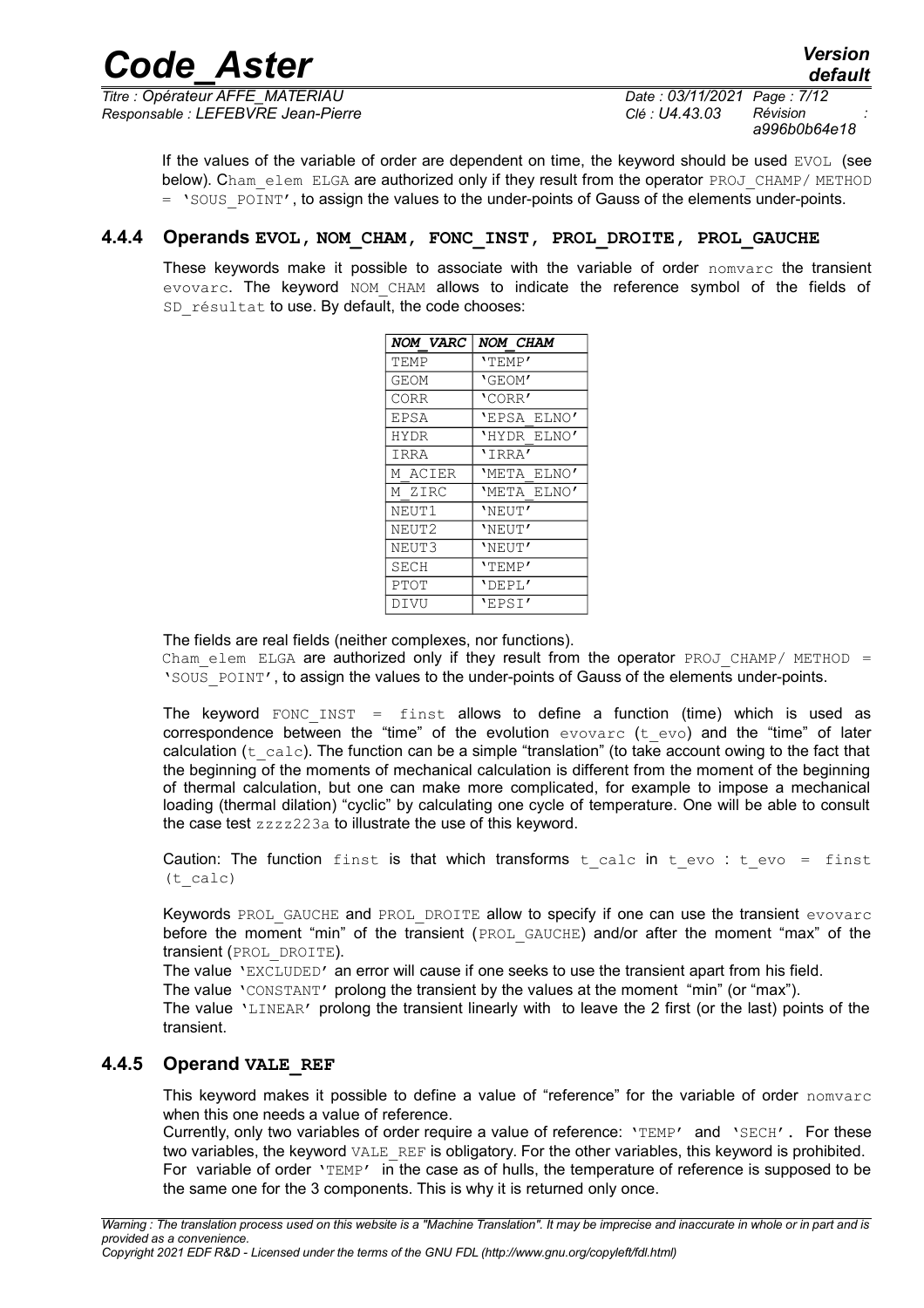*Titre : Opérateur AFFE\_MATERIAU Date : 03/11/2021 Page : 8/12 Responsable : LEFEBVRE Jean-Pierre Clé : U4.43.03 Révision :*

VALE REF = Tref  $(Or c0)$  [R]

#### **4.4.5.1 Temperature of reference (** *Tref* **) :**

The temperature of reference *Tref* introduced behind the keyword VALE\_REF is the temperature for which there is no thermal deformation (cf [R4.08.01]).

If the thermal dilation coefficient  $\alpha$  (whose value is introduced into the order DEFI\_MATERIAU [U4.43.01]) does not depend on the temperature:  $\epsilon^{th}(T) \! = \! \alpha(T\!-\!T_{\mathit{ref}})$  .

If the thermal dilation coefficient depends on the temperature the mathematical expression allowing the calculation of the thermal deformation differs according to the specification from the thermal dilation coefficient in the order DEFI\_MATERIAU :

values of the thermal dilation coefficient (introduced into DEFI MATERIAU) were determined by tests of dilatometry carried out at the temperature *Tref* . In this case, the keyword TEMP\_DEF\_ALPHA does not have to be specified in the order DEFI\_MATERIAU and the thermal deformation is calculated by the expression:

$$
\epsilon^{th}(T)\!=\!\alpha(T)(T-T_{\mathit{ref}}) \text{ and } \epsilon^{th}(T_{\mathit{ref}})\!=\!0
$$

where  $\alpha(T)$  is well informed under the keyword ALPHA (or ALPHA<sup>\*</sup>) in DEFI\_MATERIAU.

• the values of the thermal dilation coefficient are determined by tests of dilatometry which took place at a temperature  $T_{def}$  different from the temperature of reference  $T_{ref}$ . It is then necessary to carry out a change of reference mark in the calculation of the thermal deformation [R4.08.01].

$$
\varepsilon^{th}(T) = \varepsilon_m^{th}(T) - \varepsilon_m^{th}(T_{ref})
$$

wh  $\epsilon_m^{th}$  is the thermal deformation measured (definite compared to the temperature er e  $T_{def}$ ,

 $\varepsilon$ <sup>th</sup> is the thermal deformation calculated (definite compared to the temperature *Tref* ).

The temperature  $T_{def}$  is well informed under the keyword TEMP DEF ALPHA in DEFI\_MATERIAU, and values of the dilation coefficient (definite compared to the temperature  $T_{def}$ ) are well informed under the keyword ALPHA or (ALPHA  $*$ ) in DEFI\_MATERIAU.

#### **Note:**

• *In a modeling THM, the temperature is not a variable of order and the dilation coefficient not can be a function of the temperature. One thus should not use the variable of order* TEMP *in THM. An error message will stop you*

• *It is not possible to use a formula nor a tablecloth for ALPHA, because them modifications to be taken into account described above. The parameter ALPHA can depend ONLY on the temperature and provided that it is a function. The user, if it wishes to use a formula, owes initially the tabuler using the order CALC\_FONC\_INTERP .* 

#### **4.4.5.2** Drying of reference (  $c_0$  ) :

 $c_{\rm 0}$  represent the water content initial of the concrete. The user must provide this number when he does a mechanical calculation (MECA\_STATIQUE or STAT\_NON\_LINE) with a loading of type drying.

*Warning : The translation process used on this website is a "Machine Translation". It may be imprecise and inaccurate in whole or in part and is provided as a convenience. Copyright 2021 EDF R&D - Licensed under the terms of the GNU FDL (http://www.gnu.org/copyleft/fdl.html)*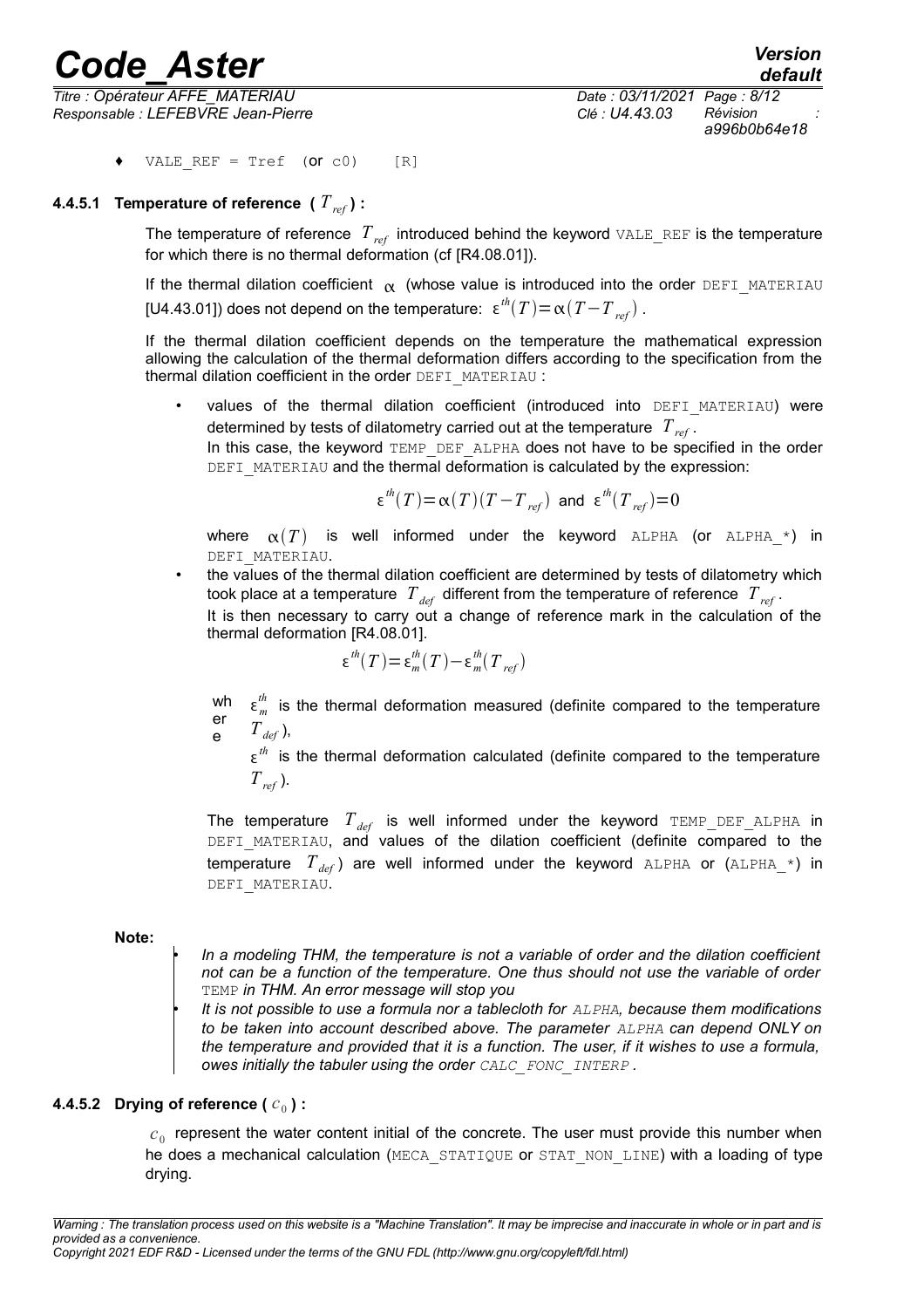*Titre : Opérateur AFFE\_MATERIAU Date : 03/11/2021 Page : 9/12 Responsable : LEFEBVRE Jean-Pierre Clé : U4.43.03 Révision :*

*a996b0b64e18*

*default*

 $c0$  must be given in the same units as "drying" (AFFE MATERIAU/AFFE VARC=  $F$ (NOM\_VARC=' SECH'...) for example in  $L/m^3$ ). This unit must be coherent with the parameter DEFI\_MATERIAU/ELAS\_FO/K\_DESSIC.

With this water content initial, the withdrawal of desiccation is null since: EPS  $rd = K$  DESSIC (CO - C).

#### **4.4.6 State initial in STAT\_NON\_LINE**

In the order STAT\_NON\_LINE, the initial state is not calculated. It is provided by the user. By default, the initial state of a calculation is "virgin": internal displacements, constraints and variables are worthless.

The possible inconsistency of an initial state can disappear as of the first step from calculated time but it can persist. That depends on the way in which the law of behavior is integrated (choice of the programmer of the law).

If the behavior is integrated in an incremental way (old vocabulary: COMP\_INCR), the inconsistency of the initial state will persist for every moment of calculation. If not, inconsistency will disappear with the first step of time.

It is thus very important that the initial state of calculation is "right".

If the variables of order, at the initial moment are such that they cause nonworthless unelastic deformations, this deformation involves an incorrect initial state. Indeed, one must have:

 $\sigma = A(\epsilon - \epsilon_{\text{enel}})$ 

As displacement is null, deformation  $\epsilon$  is worthless. The constraint  $\sigma$  cannot be worthless.

In practice, it is necessary thus that at the initial moment:

- the temperature is equal to the temperature of reference
- the hydration is worthless
- …

#### **4.4.7 Keywords "hidden" for the assignment of the variables of order**

We saw how the user can affect fields (isolated or coming from sd resultat) like variable of order for its later calculations.

But the variables of order are named scalars and the associated fields have also named components. The problem is to associate each variable of order with a component of the field.

There exists as much of keyword factor "hidden" than of variables of order allowing these associations. These keywords "are hidden" because they have values by default (see table Cibelow). One should use them only when one wishes to do something of a little "special". For example:

- to use the variables  $NEUT$  1 or  $NEUT$  2,
- to make pass a field of temperature for a field of corrosion,
- …

Let us explain these keywords factors on two examples:

The user carried out a "thermal" calculation whose solution is actually an evolution evo1 whose fields contain drying. In this evol ther, fields called TEMP carry a component called also TEMP.

The user who wishes to use such fields as variable of order SECH will be able to write: CHMAT=AFFE\_MATERIAU (…

VAR\_SECH=\_F (NOM\_VARC=' SECH', GRANDEUR=' TEMP\_R', CMP\_VARC=' SECH', CMP\_GD=' TEMP'))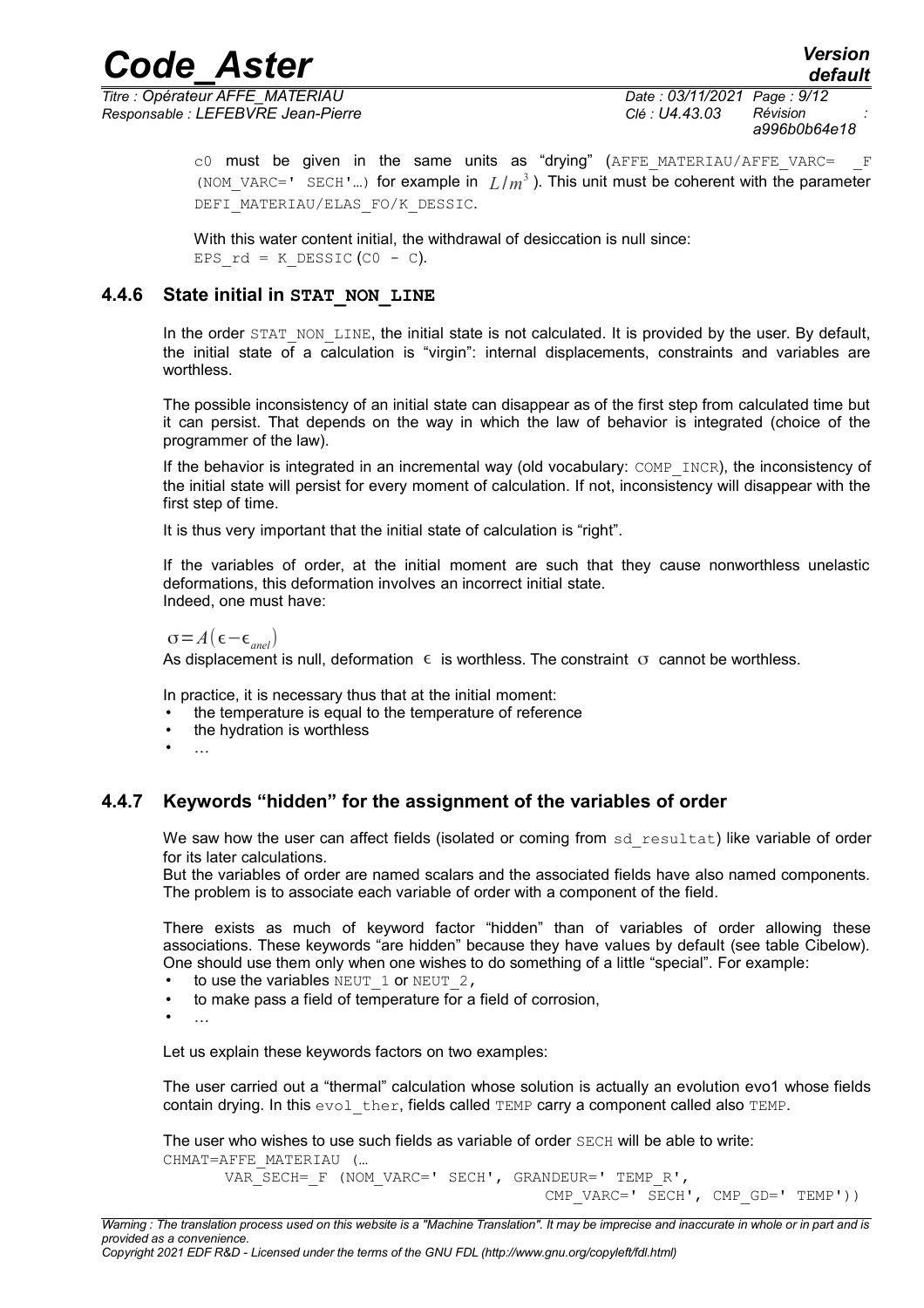*Titre : Opérateur AFFE\_MATERIAU Date : 03/11/2021 Page : 10/12 Responsable : LEFEBVRE Jean-Pierre Clé : U4.43.03 Révision :*

*a996b0b64e18*

*default*

What one can translate by: "the fields which I wish to affect like variable of order 'SECH'are size TEMP R and the component to be used is 'TEMP'.

When a variable of order is a "vector" having several scalar components, for example the variable M ACIER who has 9 components ('PFERRITE',...,'TACIER'). The user can write:

CHMAT=AFFE\_MATERIAU (… VAR M ACIER= F (NOM VARC=' M ACIER', GRANDEUR=' VARI R', CMP\_VARC= ('PFERRITE', 'PEARLITE',.., 'TACIER'),  $\text{CMP\_GD= (V1', V2', ..., V9'')$ ))

What wants to say: "the fields which I wish to affect like variable of order 'M ACIER'are size VARI R and the correspondence of the components to be used is: ('PFERRITE', 'V1'), ('TACIER', 'V9').

The hidden keywords have like values by default:

| NOM VARC SIZE |        | CMP VARC CMP GD |                |
|---------------|--------|-----------------|----------------|
| TEMP          | TEMP R | TEMP            | TEMP           |
| GEOM          | GEOM R | X               | Χ              |
|               |        | Υ               | Y              |
|               |        | Ζ               | Ζ              |
| SECH          | TEMP R | SECH            | TEMP           |
| HYDR          | HYDR R | HYDR            | HYDR           |
| CORR          | CORR R | CORR            | CORR           |
| IRRA          | IRRA R | IRRA            | IRRA           |
| NEUT1         | NEUT R | NEUT1           | X1             |
| NEUT2         | NEUT R | NEUT2           | X1             |
| NEUT3         | NEUT R | NEUT3           | X1             |
| EPSA          | EPSI R | EPSAXX          | EPXX           |
|               |        | EPSAYY          | EPYY           |
|               |        | EPSAZZ          | EPZZ           |
|               |        | EPSAXY          | EPXY           |
|               |        | EPSAXZ          | EPXZ           |
|               |        | EPSAXZ          | EPXZ           |
| M ACIER       | VARI R | PFERRITE        | V1             |
|               |        | PEARLITE        | V2             |
|               |        | PBAINITE V3     |                |
|               |        | PMARTENS        | W4             |
|               |        | PAUSTENI        | V <sub>5</sub> |
|               |        | PCOLDSUM V6     |                |
|               |        | TAUSTE          | V7             |
|               |        | TRANSF          | V8             |
|               |        | TACIER          | V9             |

*Warning : The translation process used on this website is a "Machine Translation". It may be imprecise and inaccurate in whole or in part and is provided as a convenience.*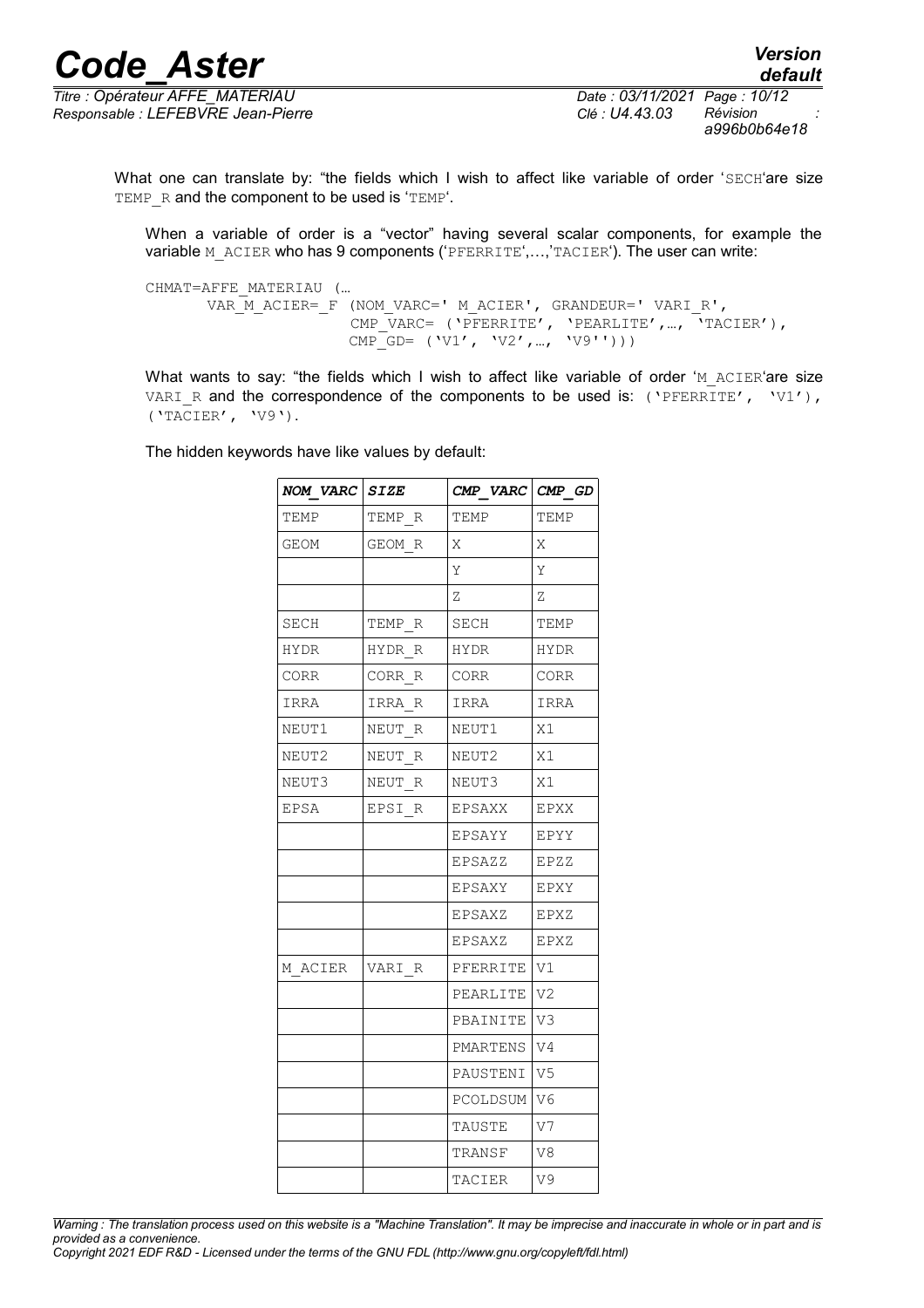*Titre : Opérateur AFFE\_MATERIAU Date : 03/11/2021 Page : 11/12 Responsable : LEFEBVRE Jean-Pierre Clé : U4.43.03 Révision :*

*a996b0b64e18*

*default*

| M ZIRC | VARI R | ALPHPUR  | V1          |
|--------|--------|----------|-------------|
|        |        | ALPHBETA | V2          |
|        |        | BETA     | VЗ          |
|        |        | TZIRC    | V4          |
|        |        | TIME     | V5          |
| PTOT   | DEPL R | PTOT     | <b>PTOT</b> |
| DIVU   | EPSI R | DIVU     | DIVU        |

### **4.5 Keyword factor AFFE\_COMPOR**

This keyword factor makes it possible to affect the "behavior multifibre" of the multifibre elements of beams.

The keyword ALL and GROUP MA allow to indicate the whole of the meshs which will be affected.

Behind the keyword COMPOR, the user will indicate the name of a concept of the type compor coming from the order DEFI\_COMPOR/MULTIFIBRE.

#### **4.5.1 Operand MATER**

 $MATER = chechnate,$ 

Name of the material which one wants to affect.

In the case general, each mesh is affected only by one material. Sometimes, it is necessary to indicate a material list when the nonlinear mechanical behavior is obtained by the order DEFI COMPOR [U4.43.06].

### **5 Examples**

**Example 1: Mechanics without thermal dilation**

```
chmat = AFFE_MATERIAU ( GRID = my,
      AFFE = (F (ALL = 'YES' ,F (GROUP MA= ('Gma1', 'Gma2', 'Gma3'), MATER = aluminum,),),
                  \lambda
```
On the whole of the grid (except the meshs contained in the groups :  $\gamma$ ma1,  $\gamma$ ma2,  $\gamma$ ma3) the material of name is affected steel.

On the meshs contained in the groups  $\text{cm}a1$ ,  $\text{cm}a2$ ,  $\text{cm}a3$  the material is affected aluminum.

#### **Example 2: Mechanics with thermal dilation**

Assignment on all the grid of material CHECHMATE whose certain parameters are functions of the temperature. Moreover the thermal dilation coefficient is defined for this material. The temporal evolution of the temperature is given via the structure of data result  $EVOTH$  (of type  $evol$  ther). The temperature of reference (that for which dilation is worthless) is worth 20 degrees.

```
CHMAT = AFFE MATERIAU (GRID = MY,
   AFFE = F (TOUT=' OUI', MATER = CHECHMATE, ),
   AFFE VARC= F (NOM VARC=' TEMP', EVOL =EVOTH, VALE_REF=20. ),
   \lambda
```
#### **Example 3: Mechanics with thermal dilation + complex modeling**